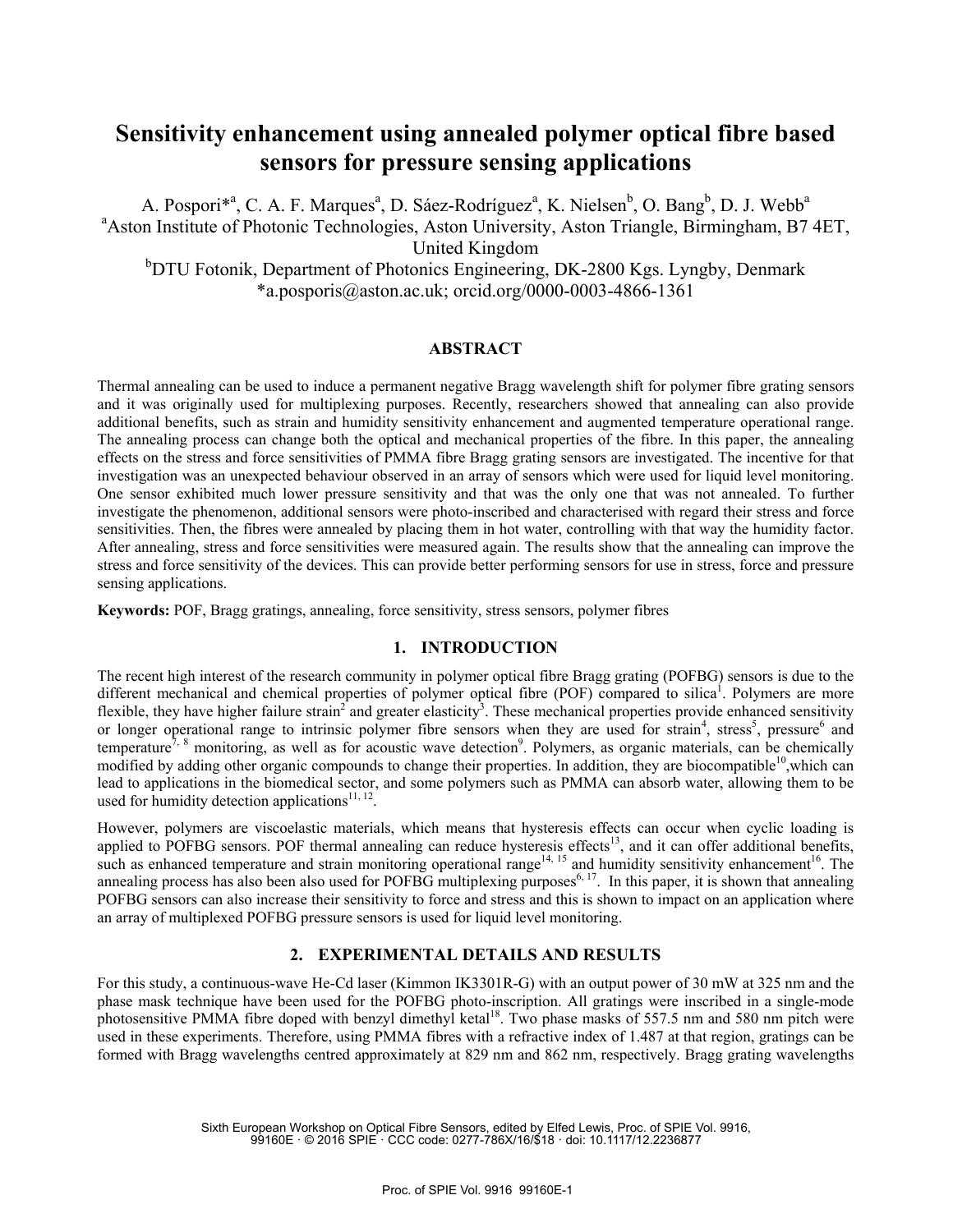were monitored in reflection using a super-luminescent diode (Superlum SLD-371), an optical spectrum 86142A) and an 850 nm single-mode silica fibre coupler.

The motivation for our study of the effects of annealing on the force and stress sensitivity of POFBGs came from the development of a liquid level sensor incorporating 5 multiplexed POFBGs in a single 75 cm long fibre, spatially separated by 15 cm. Four of the five sensors were thermally annealed on a hot plate starting from 50  $\degree$ C up to 70  $\degree$ C in order to permanently blue shift their Bragg wavelength, resulting in a wavelength multiplexed sensor, the reflection spectrum of which is shown in Figure 1 (a). The five sensors were embedded in silicone rubber diaphragms and then they were clamped over holes in the side wall of a liquid container at different depths as illustrated in Figure 1 (b). The system performance was characterised by filling the container with liquid in steps of 2.5 cm, starting from the bottom and going to the top, which has height of 75 cm. By monitoring the Bragg wavelength shift following each step, the liquid level can be determine due to the different liquid pressure on each sensor<sup>19</sup>. Both increasing and decreasing liquid levels were investigated by performing cyclic tests.



Figure 1: (a) Reflected spectra of POFBG array sensors (b) Array of pressure sensors for liquid level monitoring

Using tap water to fill the liquid container, the sensitivity of the POFBG sensors was found to be typically 98 pm/cm, se Table 1. Similar silica based sensors for water level monitoring have been reported with a sensitivity of 23 pm/cm<sup>20</sup> and the reason for the improved performance is the much lower elastic modulus of polymer fibre. Note however that sensor 5, which is the only one that had not been annealed, exhibits significantly less sensitivity compared to the annealed sensors. As such a discrepancy had also been observed in some other tests, we decided to investigate the role of annealing in more detail.

A set of 9 sensors was fabricated in the same fibre used for the level sensing experiment and these were characterized for force and stress sensitivity before and after thermal annealing. For each device, the diameter of the fibre was measured using an optical microscope. The fibre was then held perpendicular to the ground and a known weight added at the end of the fibre to stress the fibre whist the Bragg wavelength was monitored. In this way the stress and force sensitivities were determined. Then, the fibre was annealed in hot water and afterwards it was again characterised with the same method. The reason for using hot water is because it has already been demonstrated that annealing in a high humidity environment can offer humidity sensitivity enhancement<sup>16</sup>. ordd<br>dse<br>ey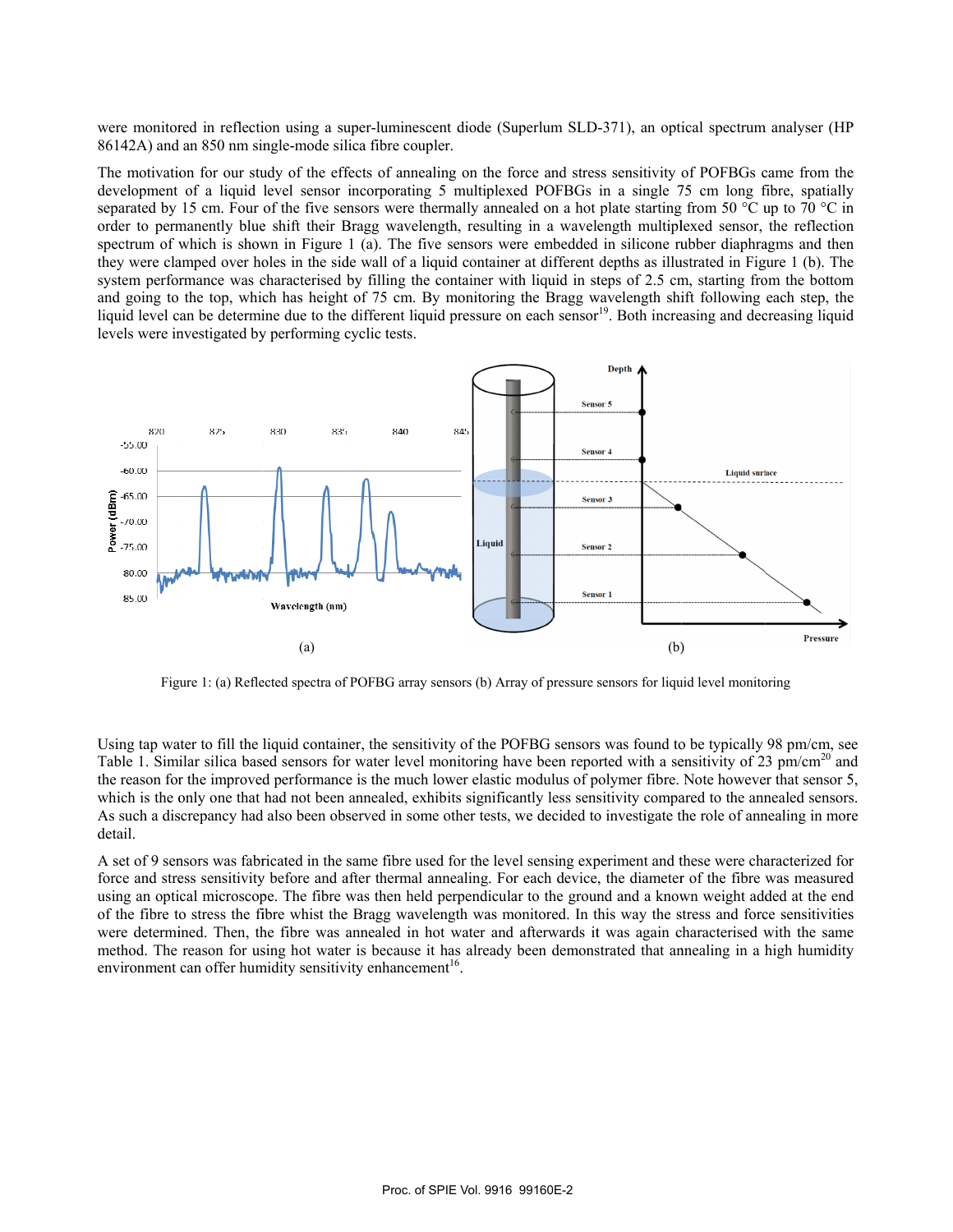| Sensor | <b>Annealed</b> | <b>Depth Sensitivity</b><br>(pm/cm) |  |
|--------|-----------------|-------------------------------------|--|
|        | Yes             | $98.6 \pm 0.3$                      |  |
| 2      | Yes             | $98.1 \pm 0.2$                      |  |
| 3      | Yes             | $98.4 \pm 0.6$                      |  |
|        | Yes             | $97.6 \pm 0.8$                      |  |
|        | N <sub>0</sub>  | $86.1 \pm 2.6$                      |  |

Table 1: Depth sensitivity of POFBG sensors in liquid level monitoring system

The stress and force sensitivities of the 9 different POFBG sensors before and after thermal annealing are listed in Table 1. There is significant variation in the measured values for the different sensors, probably due to rapid fluctuations in drawing conditions (the fibre diameter was observed to vary by up to 10% over lengths of a few centimetres). In all cases however, the annealed sensors show significantly enhanced stress and force sensitivity compared to the same sensor before annealing.

Our explanation for this observation is as follows. The processing history of polymer fibre, such as the drawing conditions (drawing speed and temperature) plays an important role in the material properties. During the drawing process, highly oriented polymer sections are produced<sup>21, 22</sup> and the stretched elastomers that have cooled down will have less mobile chains than in the bulk material. This means that the material has lower elasticity and the fibre sensors are less sensitive to fibre stress. By thermally annealing the polymer fibres after they have been drawn, the stressed molecules can be relaxed and the material can become more elastic, which leads to sensitivity enhancement for the fibre based sensors.

| <b>Sensor</b>  | Annealing<br>time<br>(minutes) | <b>Annealing</b><br>temperature<br>(C)<br>$\pm 2$ | <b>Stress</b><br>sensitivity<br><b>before</b><br>annealing<br>(pm/kPa)<br>± 0.015 | <b>Stress</b><br>sensitivity<br>after<br>annealing<br>(pm/kPa)<br>$\pm 0.015$ | Force<br>sensitivity<br>before<br>annealing<br>$(pm/\mu N)$<br>± 0.0005 | Force<br>sensitivity<br>after<br>annealing<br>$(pm/\mu N)$<br>± 0.0005 |
|----------------|--------------------------------|---------------------------------------------------|-----------------------------------------------------------------------------------|-------------------------------------------------------------------------------|-------------------------------------------------------------------------|------------------------------------------------------------------------|
|                | $\overline{2}$                 | 60                                                | 0.137                                                                             | 0.217                                                                         | 0.0109                                                                  | 0.0137                                                                 |
| $\overline{2}$ | 4                              | 60                                                | 0.180                                                                             | 0.260                                                                         | 0.0109                                                                  | 0.0143                                                                 |
| 3              | $\overline{4}$                 | 60                                                | 0.147                                                                             | 0.201                                                                         | 0.0109                                                                  | 0.0137                                                                 |
| $\overline{4}$ | 30                             | 60                                                | 0.196                                                                             | 0.258                                                                         | 0.0137                                                                  | 0.0179                                                                 |
| 5              | 30                             | 60                                                | 0.173                                                                             | 0.202                                                                         | 0.0134                                                                  | 0.0146                                                                 |
| 6              | 30                             | 55                                                | 0.184                                                                             | 0.220                                                                         | 0.0136                                                                  | 0.0165                                                                 |
| 7              | 30                             | 55                                                | 0.178                                                                             | 0.205                                                                         | 0.0116                                                                  | 0.0133                                                                 |
| 8              | 30                             | 55                                                | 0.182                                                                             | 0.221                                                                         | 0.0119                                                                  | 0.0142                                                                 |
| 9              | 30                             | 55                                                | 0.194                                                                             | 0.231                                                                         | 0.0122                                                                  | 0.0145                                                                 |

Table 2: Stress and force sensitivities of POFBG sensors before and after thermal annealing

## **3. CONCLUSION**

It has previously been reported that annealing can increase the strain sensitivity of POFBG sensors. In the current work, several POFBG sensors were annealed in hot water and it has been shown that this annealing increases both the force and stress sensitivities of the sensors. It is clear that – as with silica fibre Bragg gratings - a proper annealing regime should be established before sensors are used in applications requiring optimised, long term, stable operation.